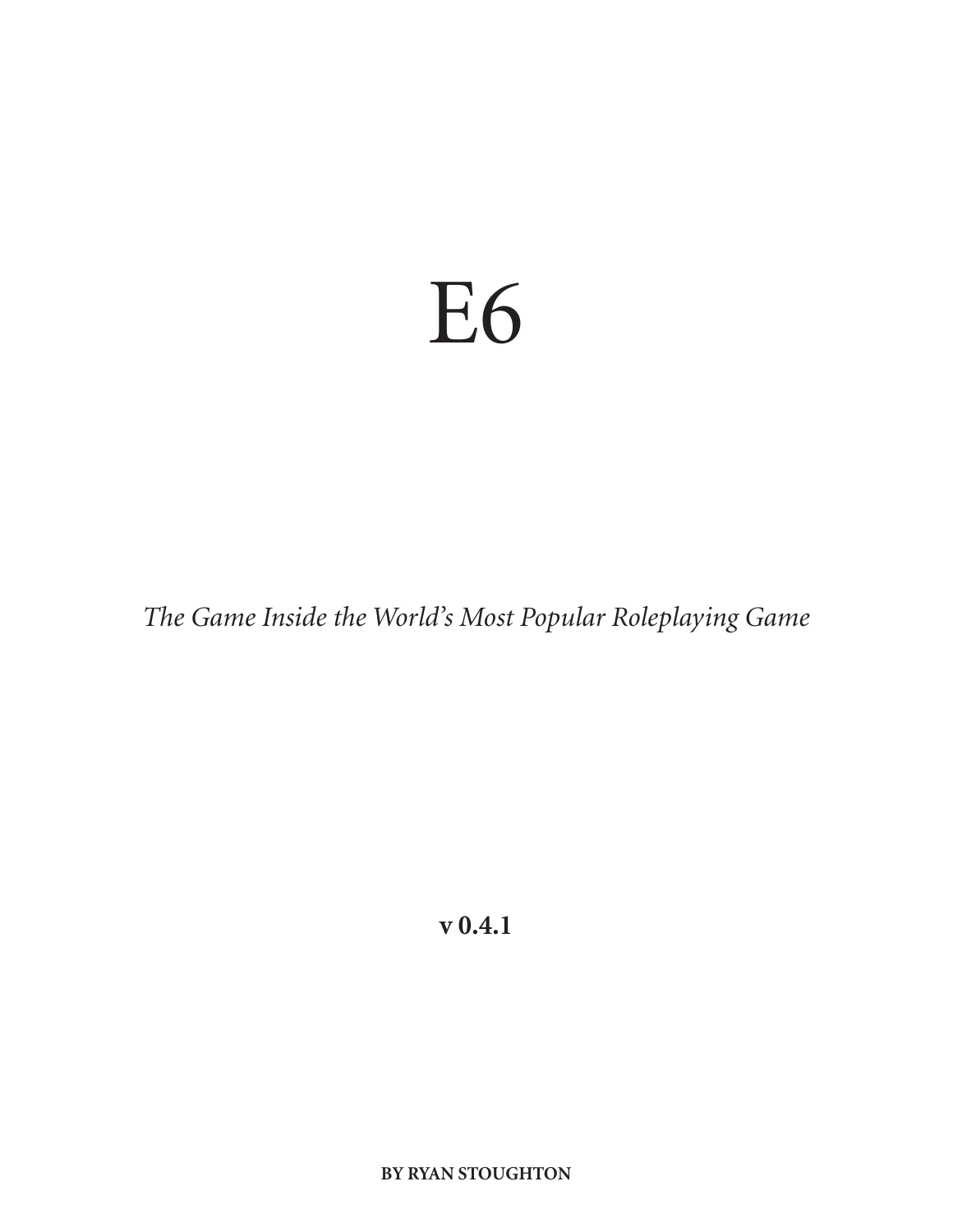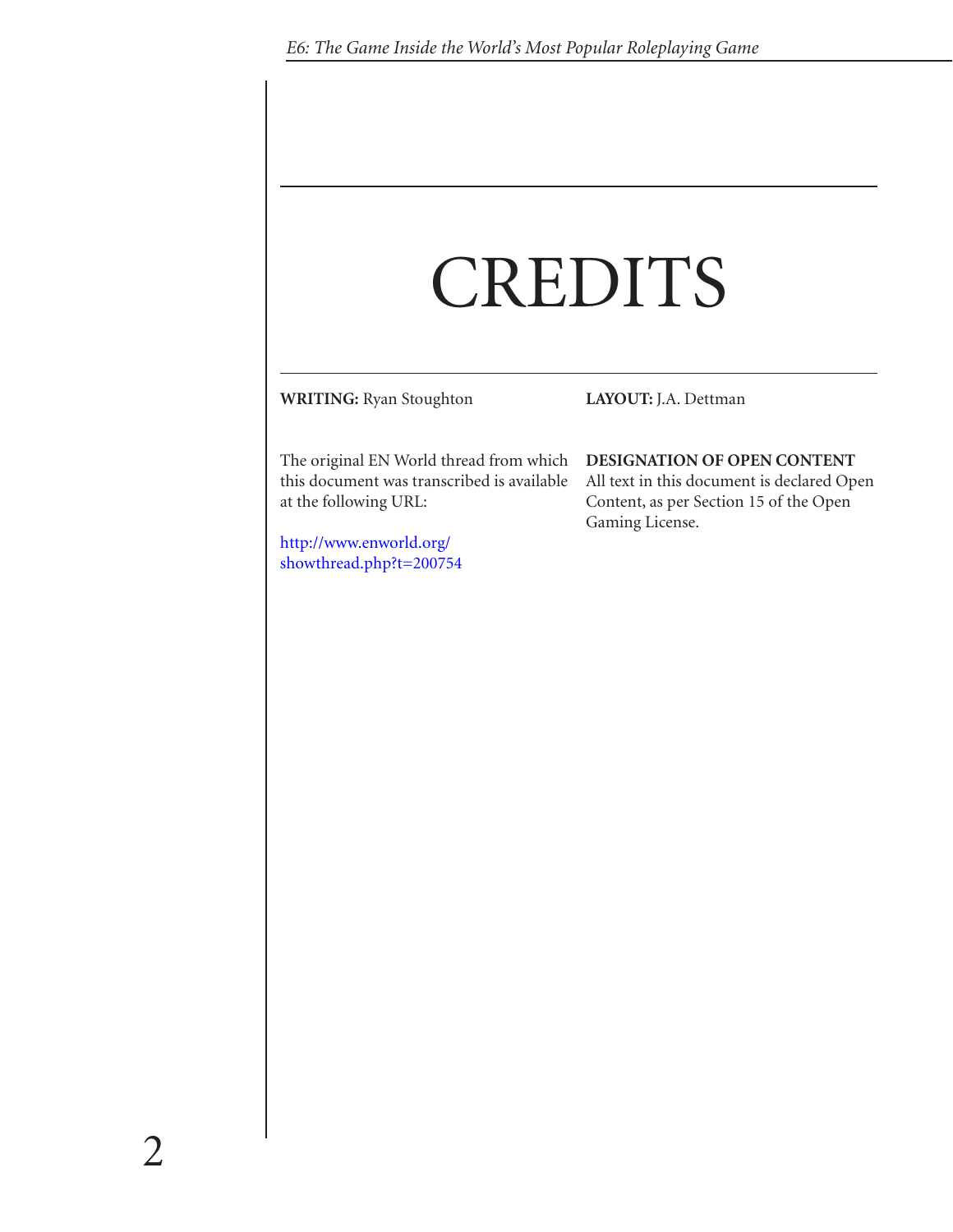# INTRODUCTION

#### **WHAT IS E6?**

Earlier this year Ryan Dancey suggested that d20 has four distinct quartiles of play:

> Levels 1-5: Gritty fantasy Levels 6-10: Heroic fantasy Levels 11-15: Wuxia Levels 16-20: Superheroes

There's been some great discussion about how to define those quartiles, and how each different quartile suited some groups better than others.

*E6* is a game about those first 2 quartiles, and as a result, it has fewer rules, a lowmagic flavor, and it is quick and easy to prepare. I have playtested the system extensively with my crew, and it works as intended. There seems to be a lot of lively debate about *E6*, and some real interest in how it works, so I've revised it here.

#### **HOW E6 WORKS**

Like *the World's Most Popular Roleplaying Game*, *E6* is a game of enigmatic wizards, canny rogues, and mighty warriors who rise against terrible dangers and overcome powerful foes. But instead of using 20 levels to translate characters into the rules, *E6* uses only the first 6. *E6* is about changing one of d20 fantasy's essential assumptions, but despite that it doesn't need a lot of rules to do so.

In *E6*, the stats of an average person are the stats of a 1st-level commoner. Like their medieval counterparts, this person has never travelled more than a mile from their home. Imagine a 6th-level Wizard or 6th-level Fighter from the commoner's perspective. The wizard could kill everyone in your village with a few words. The fighter could duel with ten armed guards in a row and kill every one of them. If you spot a manticore, everyone you know is in terrible, terrible danger. Against such a creature, the wizard or fighter may be your only hope. *E6* recognizes that 6th level characters are mortal, while providing a context where they are epic heroes.

Levels 1 to 6 was the period where a character comes into his own, where a crash course in action and danger transforms them from 1st-level commoners into capable fighting men (or corpses). Once transformed by their experiences, a character's growth is no longer a continuous, linear progression. There are still major differences between the master warriors and the veteran mercenaries, but it's not a change of scale.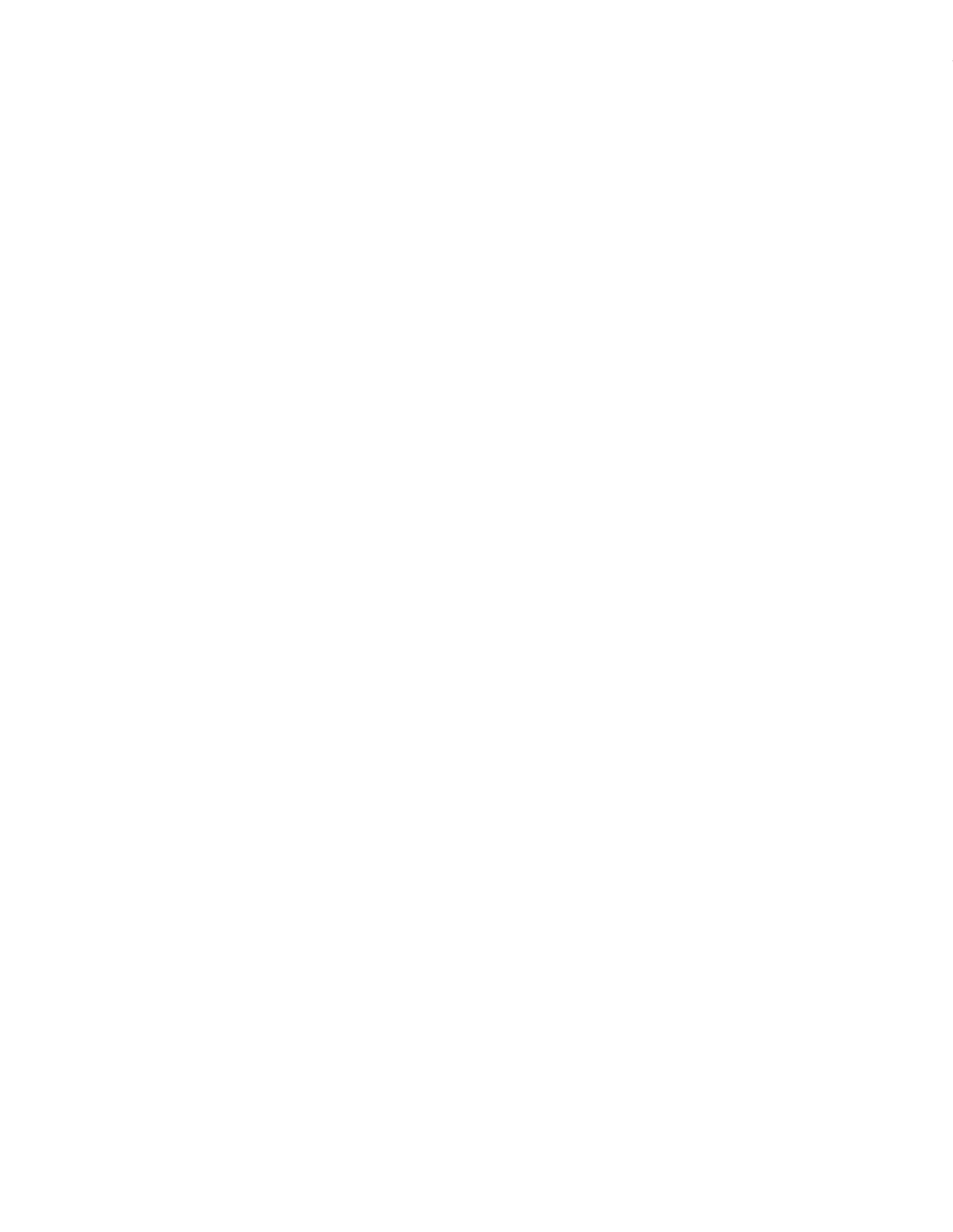## RULES

Character progression from level 1 to level 6 is as per *the World's Most Popular Roleplaying Game*. Upon attaining 6th level, for each 5000 experience a character gains, they earn a new feat. A diverse selection of feats should be made available in any *E6* campaign, however, feats with unattainable prerequisites under this system remain unattainable.

For the purpose of experience awards, treat each 5 feats as  $+1$  CR (or level), to an upper limit of 20 feats. After this, a ratio of 10 feats to 1 CR can be used, as it becomes more and more difficult to bring all a character's feats to bear in a given situation. Alternatively, and at the GM's option, player-characters with more than 20 feats can simply be always treated as if they were level 10 for experience and challenge purposes.

#### **FOR THE GM**

*E6* isn't just a change for the players: Monsters are presented differently than in d20. Just as level 6 parties in *the World's Most Popular Roleplaying Game*  aren't expected to tangle with monsters higher than CR 10, the mighty monsters of *E6* require special consideration for presentation in-game. *E6* characters aren't intended to go up against high-level threats under the same circumstances as high-level characters; those creatures, if they can be defeated at all, require the kind of resources and planning far beyond the typical encounter. In terms of raw rules, CR 7-10 monsters are an excellent guide for what *E6* characters can handle. As they rise to around the 20-feat range, the range is more like 7-12. Beyond that, a DM should take monsters in the CR 7-12 range and use feats (and to a lesser extent templates) to advance them. Hit die or class-based advancement beyond CR 12, or base monsters above CR 12 should generally be avoided as straight-up fights.

Of course, not every monstrous encounter is a straight-up fight. For example, insane horrors from another age might be a reason to run, and there is little a character could do in the face of an angry Titan. But these situations don't call for direct confrontation, except with some special resource or amazing circumstance. Perhaps, in a special ritual with the presence of 20 mages, a Titan can be bound to the mortal realm (lowering its stats to an Aspect of Kord), with whom the players can do battle. Again, that's far from a straight-up fight with a CR 20 creature, but we can console ourselves with the fact that it's probably a very memorable encounter.

If, as a result of the restrictions on items, an item cannot be created, then it should not be distributed as normal treasure. Like high-level monsters, such items should be placed carefully and built to make sense in the context of your game. For example,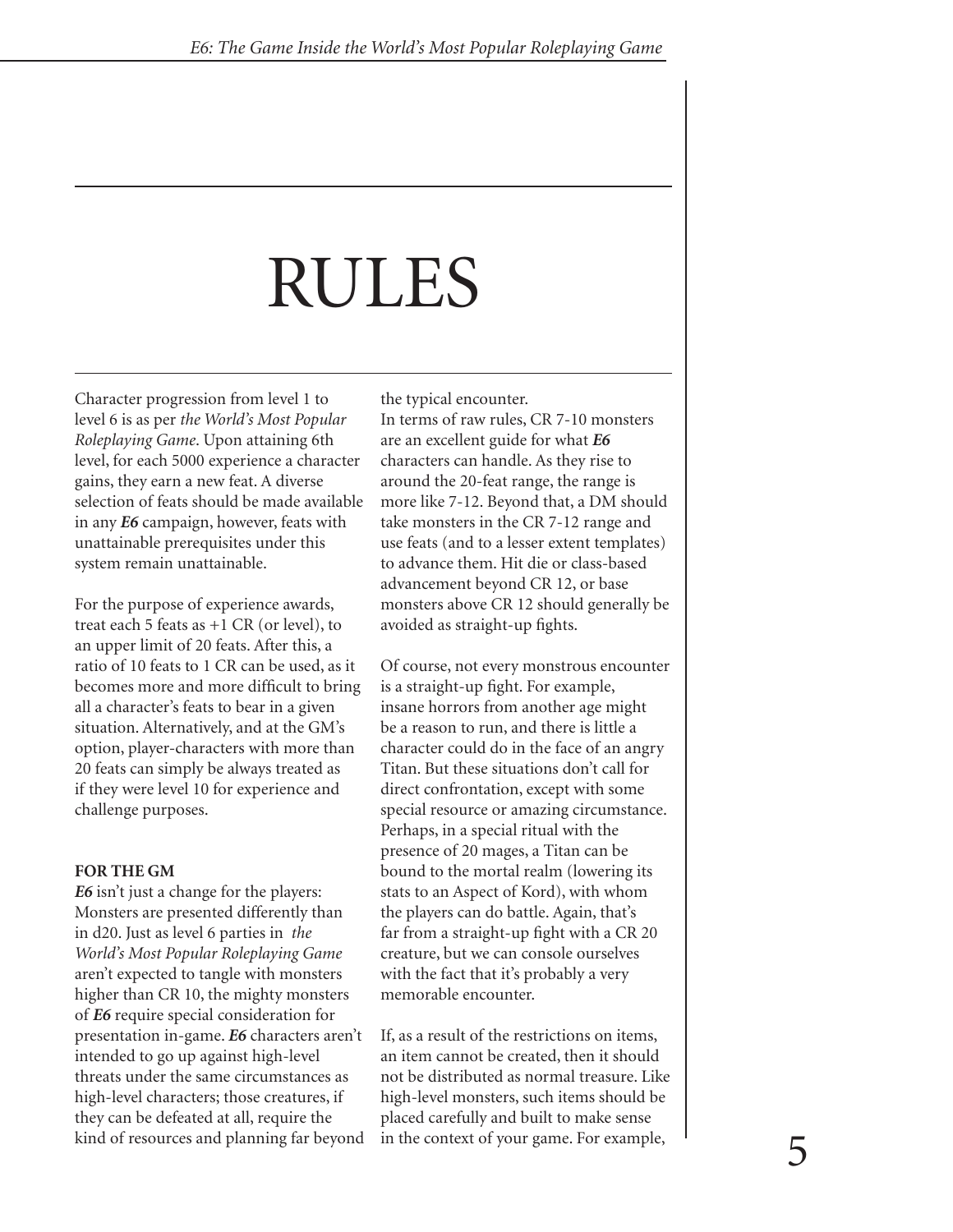#### **BENEFITS OF E6**

- 1. Very fast play at every level of the campaign.
- 2. Focus on planning, not leveling. To defeat the black dragon Zolanderos, the CR 10 terror of Staunwark Island, the heroes will need help, special resources, and information. I want to further encourage party-directed adventuring, and if the heroes want to take on something 4 to 6 CR above them, then that's what they will require.
- 3. A low magic game that everyone knows how to play.
- 4. Never a need for meaningless encounters. The players can be involved in a dozen or so major combat scenarios (perhaps more than one encounter each) and have proven themselves and made a major accomplishment. See Lord of the Rings movies, or most fantasy novels.
- 5. Classic monsters stay classic throughout the campaign; Chimeras and Aboleths start scary, and stay scary. Dragons are always exciting encounters.

a +4 sword can't be made by a human wizard, but it could be crafted by a Titan (which makes for great god-stats). That's a sword that no mortal can make.

*E6* will always inherit d20's balance issues at the same level, especially issues that result from scenarios where characters have long periods of downtime. The best approach is to be cognizant of these issues when considering what feats to allow in your *E6* game.

#### **ON ALLOWING FEATS**

There are 3 philosophies on what feats to allow in an *E6* game, each more generous than the last:

- 1) The Cautious Approach
- 2) The Gestalt Approach
- 3) The Lean Upward Approach

The Cautious Approach is exactly what it sounds like – a GM chooses what feats to allow in his *E6* game very, very carefully. This GM does not make exceptions or new feats to accommodate players chaacter concepts - he chooses what feats to allow and the players agree to work within that framework.

The Gestalt Approach dictates that if an ability can be learned under 6th level, then it's learnable via some chain of feats. The Gestalt Approach usually means all WotC sources are available, as well as a few extra feats to provide ways to learn class features. These can be done on an ad-hoc basis for a given player or they can be gathered from sources like the Book of Unusual Feats. The Gestalt theory is the one used in playtesting.

The Lean Upward Approach looks at the Gestalt Approach and says "6th level plus many feats is clearly more powerful than 6th level. Thus, it won't be game-breaking to allow feat chains that bring characters from 6th level to 8th level, although this progression should be quite slow." GMs who like the Lean Upward approach might have feats to bring BAB to +8, or to gain 4th level spells, or 8th level class features,

additional hit dice, and so on. **EXTRA FEATS**

#### I consider these feats to be necessary even with the Cautious Approach; along with the SRD feats, they provide for a minimal level of continuing advancement for *E6* characters, and address issues like removing negative levels.

#### **Expanded Spell Knowledge**

**Benefit:**You learn new spell(s) whose level equals half your caster level (round down, and treat a new 0th-level spell as 1⁄2). Thus, a sixth level Sorcerer could learn one 3rd level spell, one 1st and one 2nd level spells, three 1st level spells, or 6 0th-level spells.

#### **Expanded Spell Knowledge [General]**

- **Benefit:** You learn 1 or more new spells known, with spell levels totalling to half of your caster level (round down, and treat a new 0th-level slot as 1⁄2). Thus, a sixth level Sorcerer could gain one 3rd level spell known, one 1st and one 2nd level spell, three 1st level spells, or 6 0th-level spells. This feat cannot provide spells known of a level higher than you can already cast.
- **Special:** You may take this feat multiple times; each time you take it it provides more slots.

#### **Expanded Caster Stamina [General] Prerequisite:** Character Level 6th

- **Benefit:** You gain 1 or more new spell slots, with spell levels totalling to half of your caster level. Treat 0th level spells as 1⁄2. Thus, a sixth level Wizard could gain one 3rd level slot, one 1st and one 2nd level slot, three 1st level slots, or 6 0th-level slots. This feat cannot provide spell slots higher than you can already cast.
- **Special:** You may take this feat multiple times; each time you take it it provides more slots.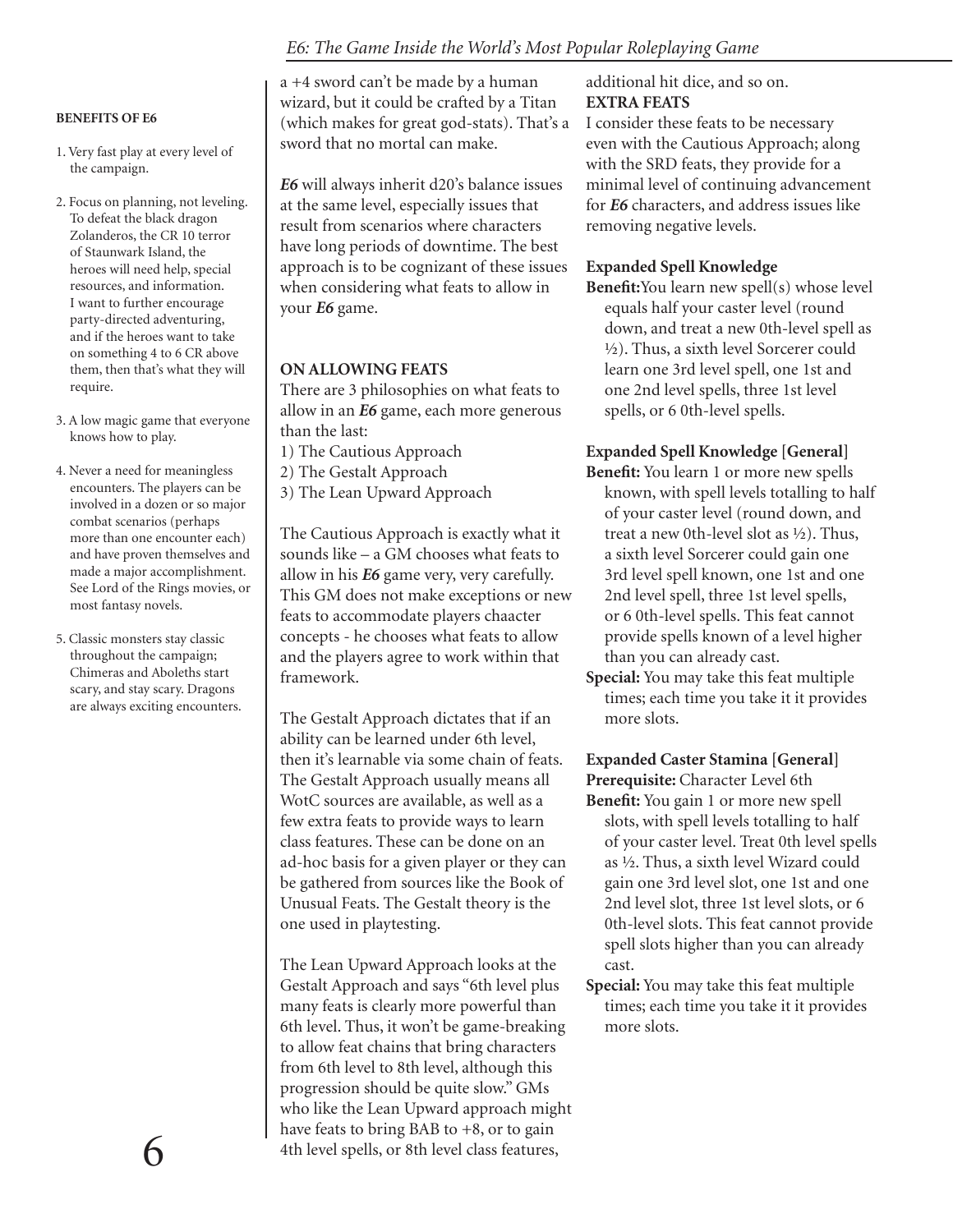#### **Restoration**

- **Prerequisites:** 6th level, ability to cast 3rdlevel divine spells, Wisdom 18, Healing 9 Ranks
- **Benefit:** You can use Restoration, as the spell (paying the material component), with a casting time of 1 hour.

#### **Stone to Flesh**

- **Prerequisites:** 6th level, ability to cast 3rdlevel arcane spells, Intelligence 18, Craft (Alchemy) 9 Ranks
- **Benefit:** You can use stone to flesh, as the spell, with an expensive and secret magical ingredient with a market value of 1000 gp and a casting time of 1 day.

#### **Wondrous Rings**

- **Prerequisites:** 6th level, Craft Wondrous Item
- **Benefit:** You treat rings as wondrous items for the purpose of meeting item creation prerequisites. You must still meet caster level requirements for any ring you create.

#### **EXTRA FEATS FOR ABILITY ADVANCEMENT**

If you want your characters to be able to improve their abilities slightly above their natural aptitudes, then you can use the following:

### **Ability Training**

You spend time honing one of your Abilities: Strength, Dexterity, Constitution, Intelligence, Wisdom, or Charisma.

- **Benefit:** Choose one Ability; you qualify for the Ability Advancement feat for that Ability.
- **Special:** You can gain this feat multiple times, its effects do not stack. Each time you take this feat it applies to another ability.

#### **Ability Advancement**

- Your training pays off, and one of your Abilities increases.
- **Benefit:** Choose one Ability. You gain a permanent +2 bonus to that ability.
- **Special:** You can gain this feat multiple times, its effects do not stack. Each time you take this feat it applies to another ability.

#### **BENEFITS OF E6 (continued)**

- 6. Even legendary heroes remain mortal; while a 6th level fighter who has taken toughness several times can take on a good mob, he isn't invulnerable. The sorcerer's 6d6 fireballs are phenomenal, but not so powerful that he can destroy a village and not fear retaliation.
- 7. Quicker prep. Make a 1st, 3rd, 5th, and 6th version of a sorcerer, and now you have a whole sorcerous dragon-cult that can last you through your whole campaign.
- 8. You can put what you've learned of the rules to good use. It's hard to know every 4th through 9th level spell out there; they're the ones we see the least. But we've seen 0th through 3rd level spells many, many times, and mastery over them is relatively simple.
- 9. E6 is a great system for on the fly GMing. If you're reasonably familiar with what a 2nd level threat looks like, power-wise, you can probably get away with running it without stats handy.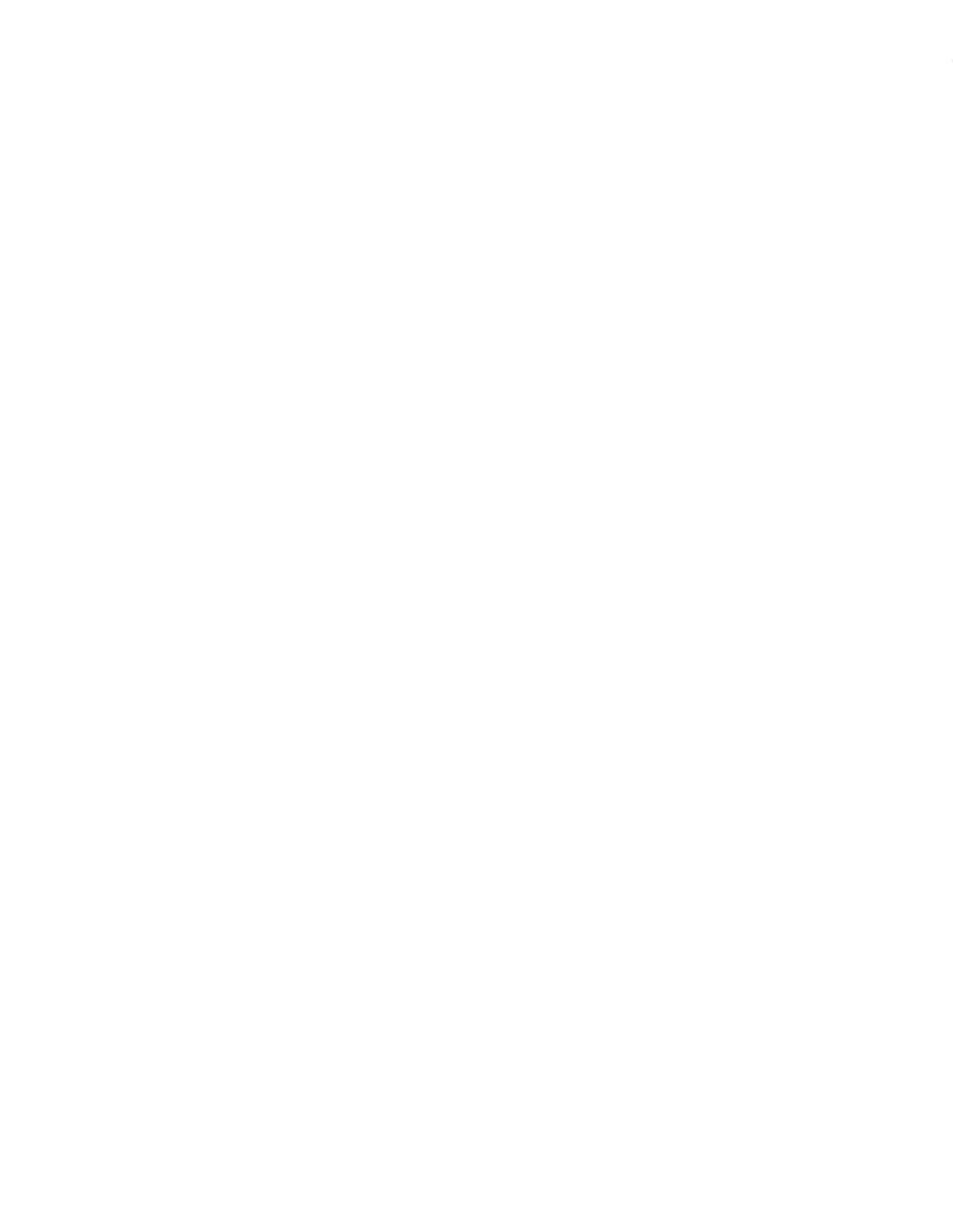# $FAC$

## **Using E6**

- *Q:* So characters just stop leveling at 6?
- *A:* That's right. Characters who have reached level 6 have proven themselves, but this extremely rapid growth does not go on forever. Instead, they master specialized techniques, or become more versatile. This stage of a character's development is represented by gaining new feats.
- *Q:* Does *E6* change the stacking rules? For example, can I take Weapon Focus twice and have it stack? Can I take Skill Focus twice and have it stack?
- *A:* The stacking rules remain the same as in standard d20.
- *Q:* What if I want there to be a higher level magical effect, but still use *E6*?
- *A:* The rules for rituals in Unearthed Arcana are an excellent fit for *E6*, to support things like opening portals to another dimension, higher-level divinations, and so on. When a spell is a 3-day event requiring 20 mages, it's more of a plot point than a spell itself, and that maeks it a great a springboard for challenging the players.

*Q:* As a DM, I like running things on the fly. Can *E6* support that kind of play?

- *A:* Absolutely. A DM that knows how to estimate the abilities of enemies in the low-level range can use that knowledge throughout the campaign. Likewise, familiarity breeds mastery – and for feats, spells, and monsters, there is more chance for a DM to become familiar with abilities in an appropriate range to the PCs, even if he is using a diverse selection of monsters. Furthermore, Dungeon Masters can get much more mileage out of their previous work: The stats of a 5th-level sorcerer written for 4th level PCs is still a useful tool months of gametime later against characters who are 6th level +10 feats.
- *Q:* Can you make high-level items as a low-level caster in *E6*?
- *A:* No, caster level requirements for magic items are treated as hard requirements.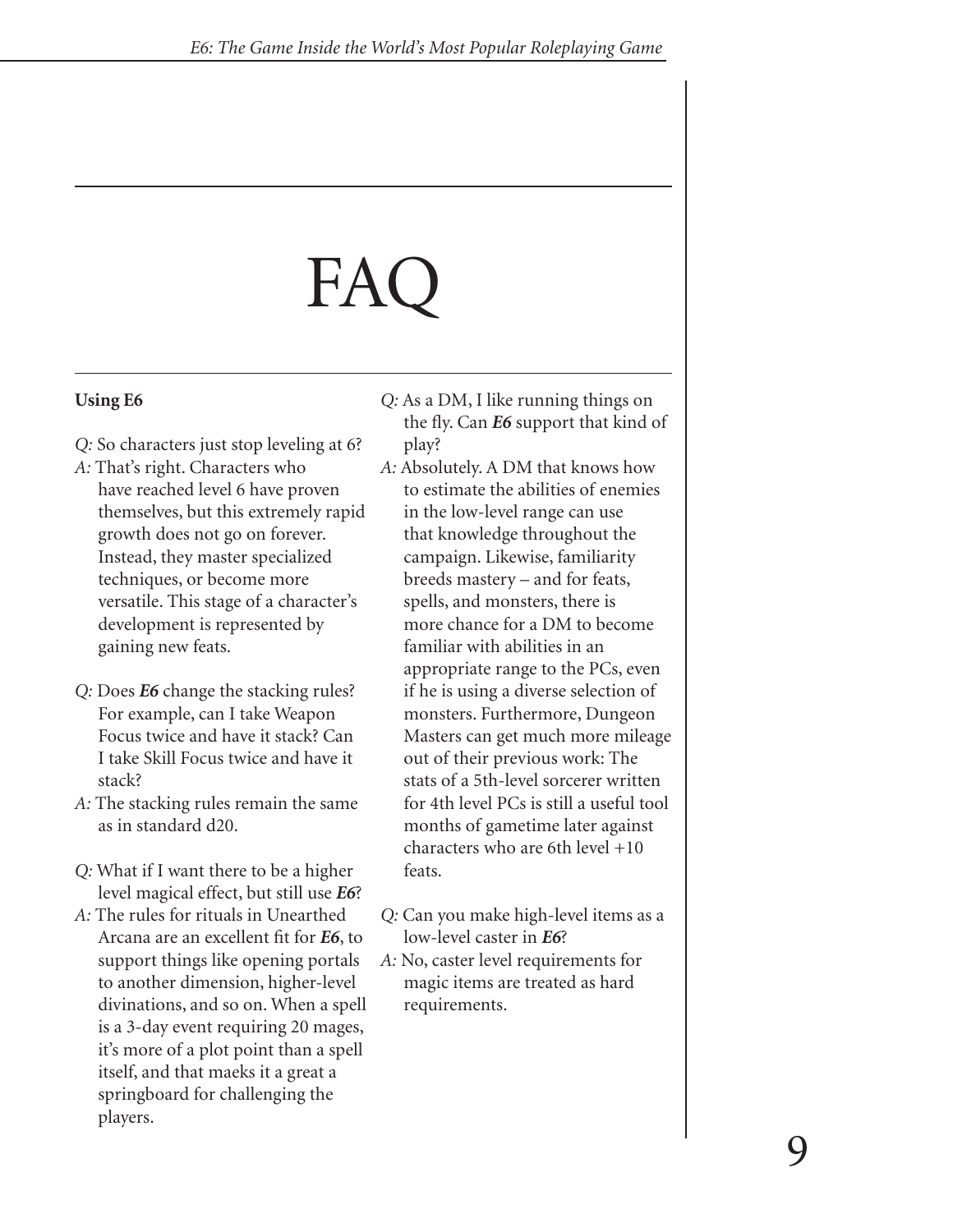- *Q:* If a character took multiple classes, or Prestige Classes, suddenly you've got a guy with saves that are seriously out of whack. Is this a game-breaking issue?
- *A:* If you multiclass that much, you're probably doing it to get the saves. In *A:* I'd recommend taking the same that situation, your saves are your special ability. Moreover, saves are passive abilities; the player doesn't control when their character uses a save, which gives them limited appeal compared to stuff the player can control. So if a player goes after them like crazy, and succeeds in having really exceptional saves – let them have their fun.
- *Q:* I prefer stopping at around 8th level, does that work for this system?
- *A:* The system will probably work about as well at 8th level, but note that "Epic 6th" characters do end up being more powerful than regular 6th level characters. Epic 6th may be what you want for a game that sits at the power level for Level 8, and Epic 8th may cater more closely to Level 10 style play.
- *Q:* Does *E6* work with a slower progression to level 6? Does it work when characters are created at 2nd level?
- *A:* Yes and yes. I've tried both during my playtesting period. I'll be starting my new game at 3rd level.
- *Q:* I'm not a big fan of experience points. Do you need a strict XP system to make *E6* work?
- *A:* An ad-hoc "gain a feat" approach would work absolutely 100% with this system. I used to do that with other systems (power up when the story makes it appropriate) and given the fact that the upper end

of the power curve flattens off, that method should go very smoothly with *E6*.

- *Q:* Can you use Prestige Classes with *E6*?
- approach you take in your regular d20 game. If you allow Prestige Classes there, feel free to allow them here. Of course, characters capped at 6th level can usually take at most 1 level of a Prestige Class.
- *Q:* With only 6 levels, how do races with a level adjustment work?
- *A:* If you use races with a level adjustment, the 6th level cap is a big issue. Use the point buy rules in the DMG as follows:

| LA.  | POINT BUY      |
|------|----------------|
| $+0$ | 32             |
| $+1$ | 25             |
| $+2$ | 18             |
| $+3$ | 10             |
| $+4$ | 0 <sub>0</sub> |

Thus, +LA races should start with zero LA, but use the point buy listed here. Keep in mind the difference between LA and racial hit dice (the two combine to give starting ECL).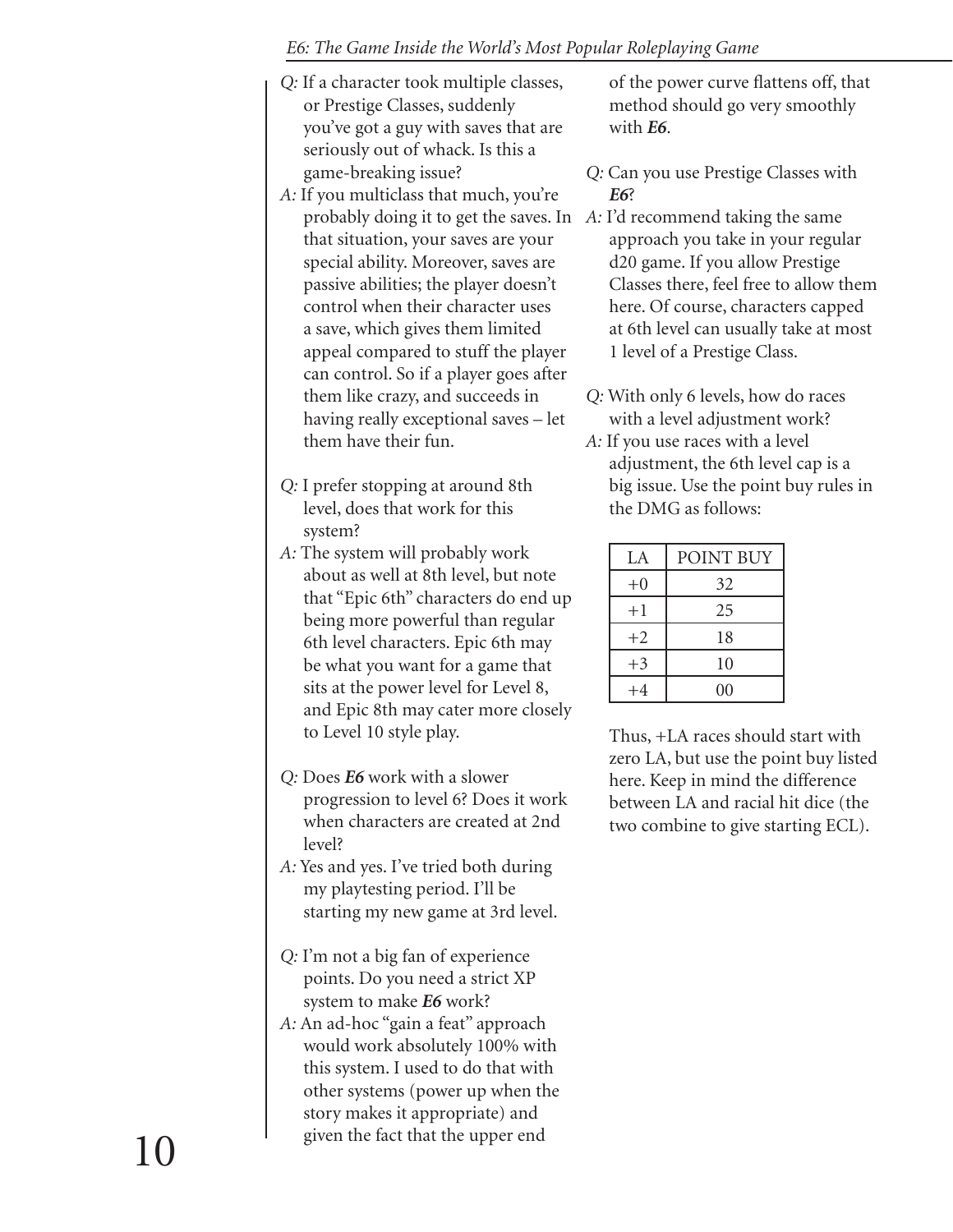### **WHY IS E6 DESIGNED THIS WAY?**

- *Q:* Where did *E6* come from?
- *A: E6* was inspired by the article Gandalf was a Fifth-Level Magic User by Bill Seligman. The article was published in The Dragon (which became Dragon magazine) in issue #5, March 1977. When I first had the concept of *E6*, where we used the first six levels for the whole game, my very first step was pitching it to my players. Some thought it was a great idea, and the rest were willing to give it a try, so I gave it a shot. *E6* worked really well for our tastes, and we've done lots of playing inside *E6* since then. Back then *E6* was a lot more convoluted than it is now: there were intricate quasi-gestalt rules and several other little things that weren't so much about the cap as they were about my group's thoughts on class balance. Over time, we found that the only rules we were really using (on both sides of the screen) were the feat rules, and that was producing a great play experience. So when I returned to *E6* just recently, that's how I wrote it up: As it was actually played.
- *Q:* Why 6th level for the cap? Why not 12th, or 20th?
- *A:* My experience with the d20 system is that at around 6th level the characters are really nicely balanced, both in terms of balance against other classes, and against the CR system. Also, there was an element of setting assumptions; each class is strong enough that they're well defined in their role, but not so strong that lower-level characters don't matter to them any more.
- *Q:* How did you arrive at the cost of 5000 xp per feat post 6th level?
- *A:* Originally, I considered that if I wasn't giving level 7, maybe 2 feats for the same price would be a good comprimise (3000xp / feat). That way they would have this great feeling of advancement without popping the top off the power level." But in play, the players found it was so fast that they did not have time to enjoy their new abilities. There just wasn't time in-game for their characters to grow, so I upped the cost to 5000 xp, and it works like a charm.
- *Q:* Why not use [system of character points / experience purchases / incremental gestalt rules] instead of *E6*?
- *A:* Feats, if they don't work out in a particular case, are less controversial to tweak than, say, the XP table. If you find out that the XP table, or stats, or whatever else you've changed doesn't work for some players, it's a big deal to change it because it then affects everyone - and sometimes has effects that cascade through the system.

I have found that if a feat is too good, it's not that big a deal to say "Hey Ned, I think the feat I made for you is too good, but I don't want to take it away from you. I think it should have a prerequisite, like Skill Focus (Knowledge nature) instead of being straight-up available. I'd like to leave you with it but say that your next feat needs to be that knowledge thing, rather than take it away now. We could do that, or if you want you could swap it out for something else. What do you think?"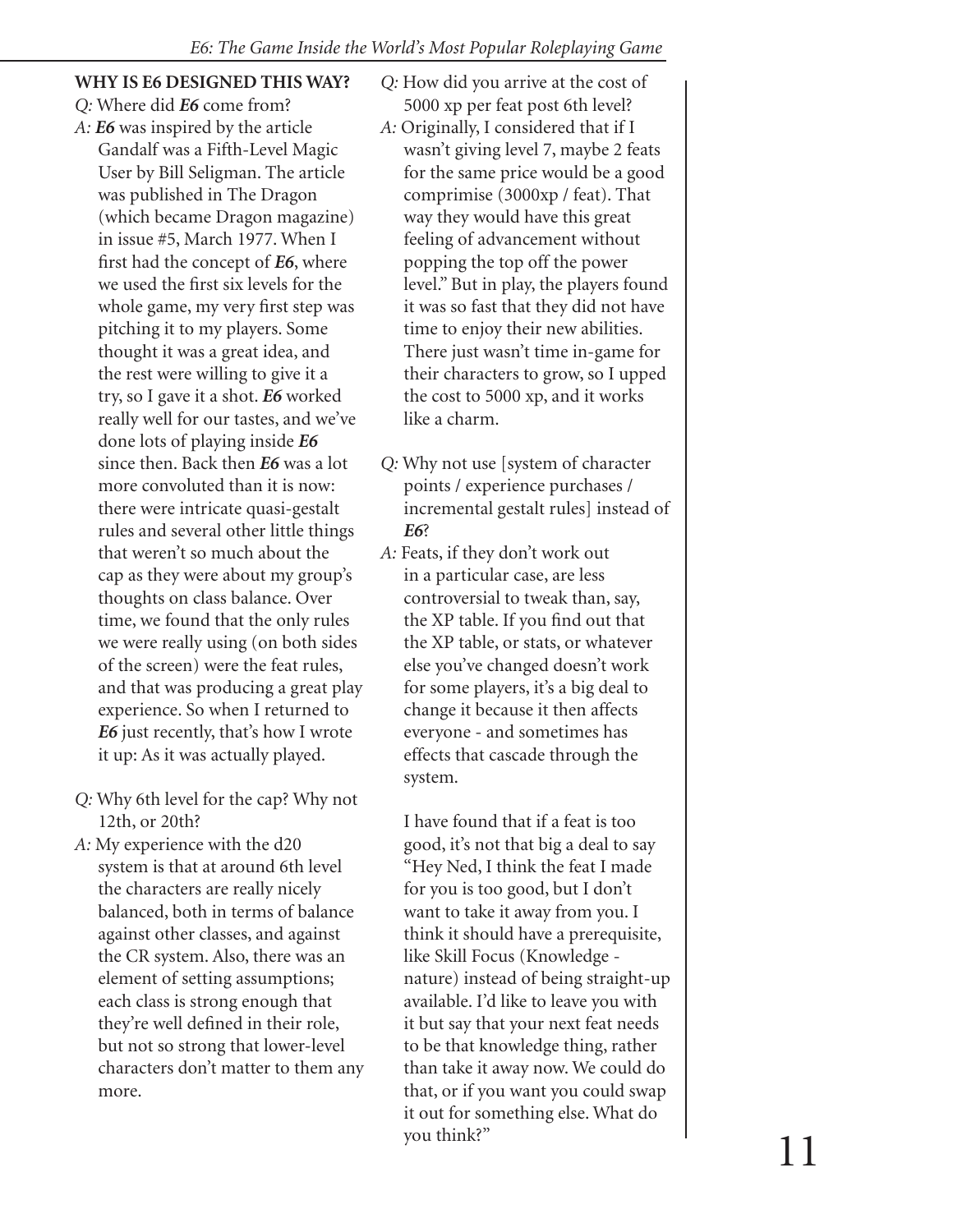It's important to me to keep the rule changes minimal, because players really don't want to read a lot outside of the game and they get frustrated if there's too many house rules.

2 years ago (before *E6* was called *E6*) I worked up these complex gestalt XP-buy rules, but eventually my players and I realized that with all the options available all that was really getting used were feat purchasing, because they were so easy to approach.

- *Q:* Why not just stop advancement at 6th, and have characters just not advance after that, or slow experience down so much that you can game for years and never get higher than 6th level?
- *A:* In my experience, players prefer to have characters that can grow – and have that growth reflected in the mechanics of the game.
- *Q:* I like high-magic, high-powered campaigns. Is *E6* for me?
- *A:* Probably not. Just as d20 fantasy can't be all things to all groups, E6 caters to a specific set of tastes.